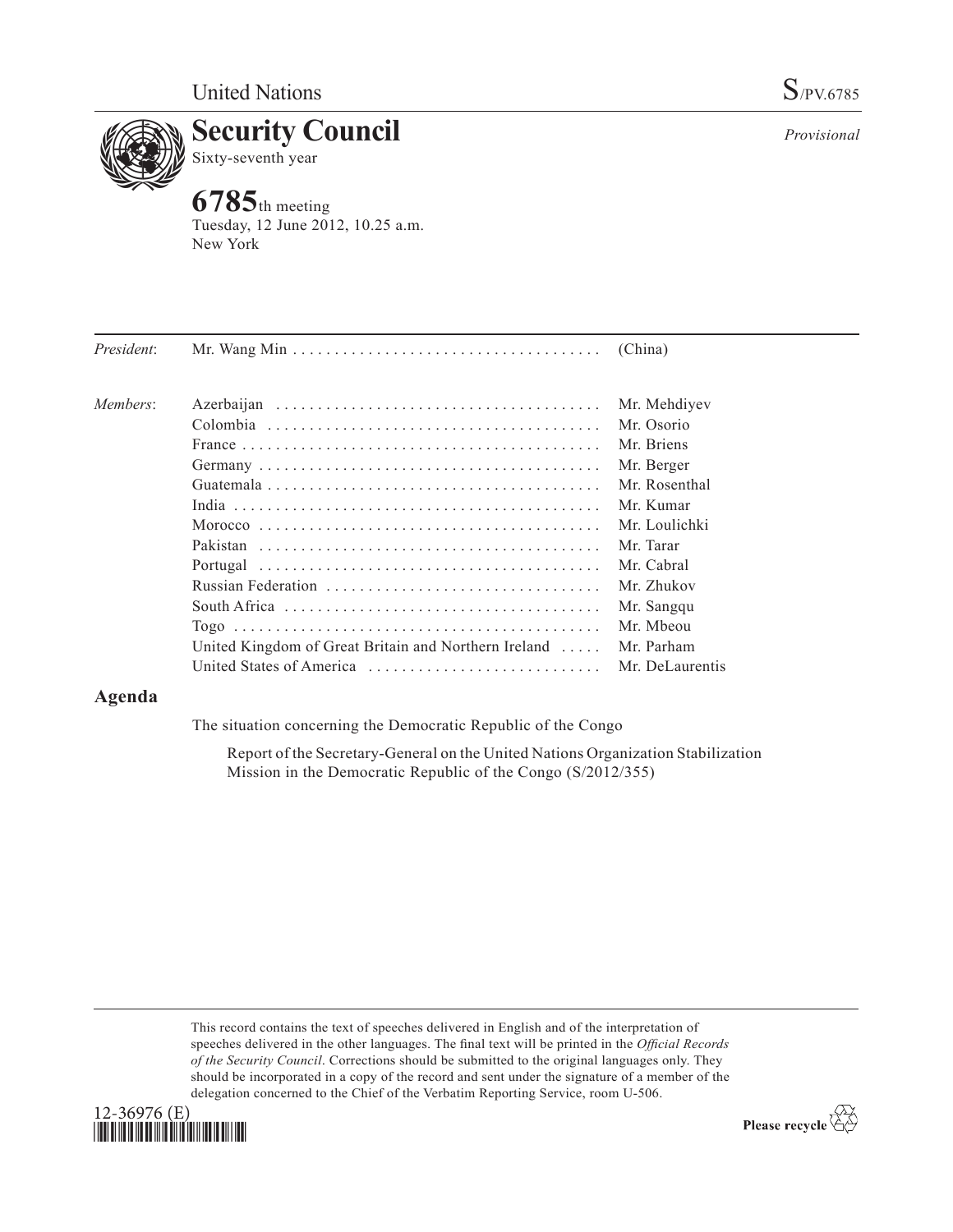*The meeting was called to order at 10.25 a.m.*

#### **Adoption of the agenda**

*The agenda was adopted.*

## **The situation concerning the Democratic Republic of the Congo**

Report of the Secretary-General on the United Nations Organization Stabilization Mission in the Democratic Republic of the Congo (S/2012/355)

**The President** (*spoke in Chinese*): Under rule 37 of the Council's provisional rules of procedure, I invite the representative of the Democratic Republic of the Congo to participate in this meeting.

In accordance with rule 39 of the Council's provisional rules of procedure, I invite Mr. Roger Meece, Special Representative of the Secretary-General and Head of the United Nations Organization Stabilization Mission in the Democratic Republic of the Congo, to participate in this meeting.

The Security Council will now begin its consideration of the item on its agenda.

I wish to draw the attention of the members of the Council to document S/2012/355, which contains the report of the Secretary-General on the United Nations Organization Stabilization Mission in the Democratic Republic of the Congo.

I now give the floor to Mr. Meece.

**Mr. Meece** (*spoke in French*): It is an honour for me to once again address the members of the Security Council in connection with the recent report of the Secretary-General (S/2012/355) on the current situation in the Democratic Republic of the Congo and on the work of the United Nations Organization Stabilization Mission in the Democratic Republic of the Congo (MONUSCO).

Since my last briefing, at the beginning of this year (see S/PV.6712), considerable progress has been made, especially on the issue of the security challenges posed by the Rwandan group Forces démocratiques de libération du Rwanda (FDLR) in North and South Kivu provinces. However, that progress has been stalled by the recent mutiny of some soldiers, led by Bosco Ntaganda and Sultani Makenga. That mutiny has made for a serious downturn in security for the civilian population of that area, especially in North Kivu, thereby leading to a reduction in pressure on the other armed groups operating in the region.

#### (*spoke in English*)

 The mutiny was initiated largely by soldiers integrated in the national Congolese army — the Forces armées de la République démocratique du Congo (FARDC) — essentially under terms of agreements reached in 2009. That integration was never complete, however, and I have spoken in past presentations to the Council of the challenge to State authorities posed by General Ntaganda and those allied to him, who exercised quasi-autonomous authority without accountability to central command or Government authority. While Ntaganda, Makenga and others have asserted that the terms of the 2009 agreements central to their interests were not implemented, their recourse to an armed mutiny is not an acceptable means to address their grievances. It now threatens a general destabilization of the Kivus and the region and dramatically increases the general threat to millions of civilians.

Ntaganda did not receive as broad support for the mutiny as he anticipated, and the response of the Congolese Government has been effective, including facilitating the continued presence in loyal military units of large numbers of troops loyal to the Congrès national pour la défense du peuple and successfully persuading many other deserting troops to resume their posts without negative consequences. That has substantially reduced the numbers available to Ntaganda's mutiny and to the parallel M-23 movement, started by Makenga shortly afterwards.

The relationship between Ntaganda and Makenga is not clear, and the M-23 movement strongly denies association with Ntaganda, possibly because of the outstanding International Criminal Court arrest warrant against him. However, Ntaganda and Makenga clearly share fundamental positions, interests and objectives.

We have been working in close collaboration with the Congolese Government, and specifically the FARDC, since the beginning of these events in early April, to seek to limit to the extent possible injuries to the civilian population, as much as feasible to provide aid to victims and displaced populations, to contain the area of active fighting and to restore order as quickly and effectively as possible. The mutinous forces were successfully driven out of their base areas relatively quickly, eventually establishing themselves in a small pocket of less than 100 square kilometres near the town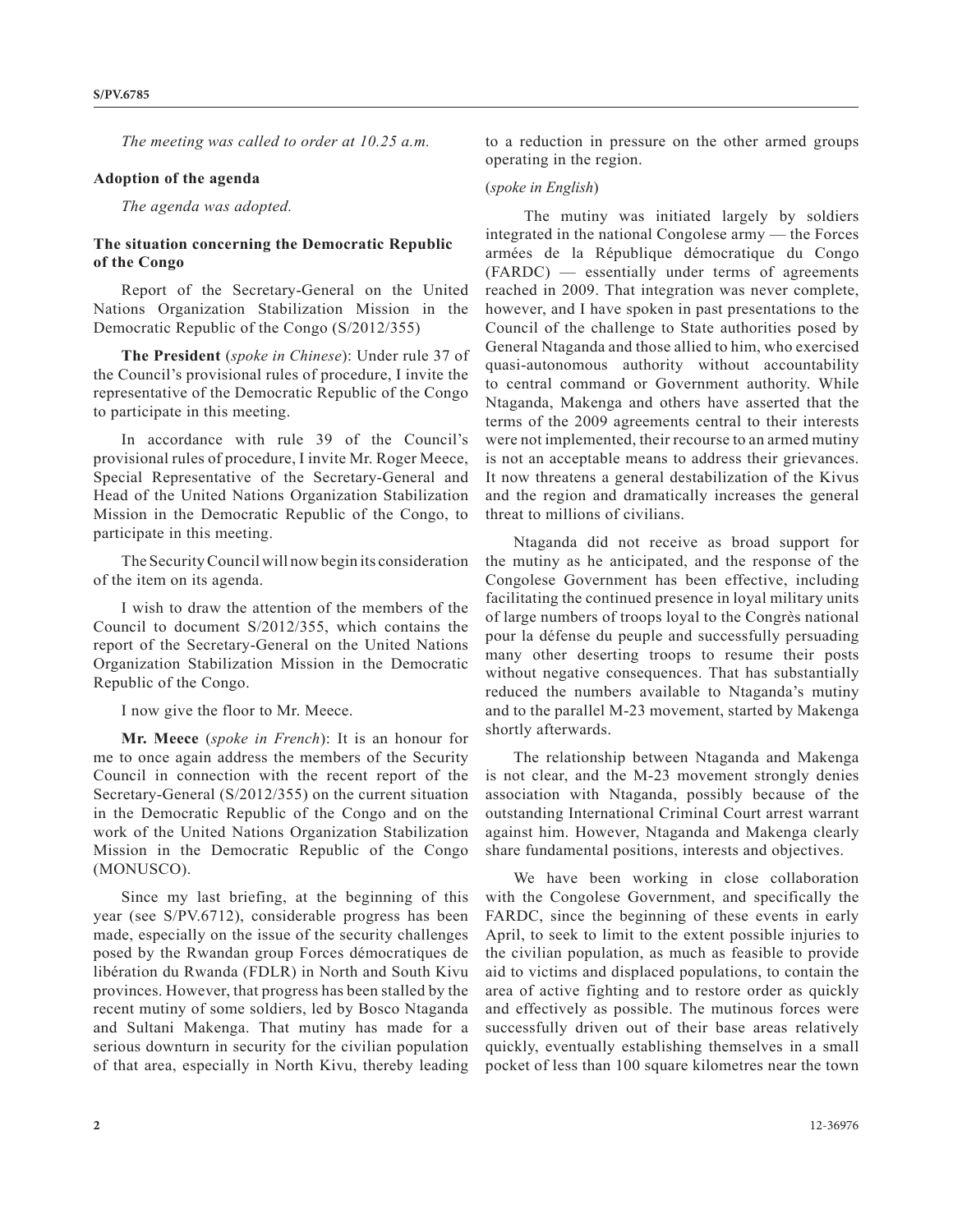of Bunagana, in the eastern part of Virunga National Park adjacent to the Ugandan and Rwandan borders.

Major arms caches, apparently belonging to Ntanganda's and Makenga's forces, respectively including roughly 25 tons and 32 tons of arms and ammunition, were seized in May by FARDC forces. Estimates of the size of the mutinous forces vary, but generally indicate several hundred combatants since the fighting became concentrated in the Bunagana area. Almost all civilians have fled the immediate area.

The FARDC have concentrated substantial forces and arms around this pocket to gain control of the mutinous force positions. We have established jointly manned defensive positions with the FARDC in key strategic locations adjacent to the area of fighting, for example, around the town of Bunagana, aimed at ensuring that potential offensive actions of the mutinous forces can not successfully extend to threaten those areas.

The fighting has produced major displacements of civilians, including many who have fled across adjacent borders. In addition, the FDLR and numerous Congolese groups, including at least some previously working with Bosco Ntaganda, have sought to profit from the general increase in instability by stepping up their own activity, compounding the damaging effects on the civilian population.

We have, for example, credible information regarding large-scale killings and other serious crimes committed in North and South Kivu. Those include the apparent deliberate targeting by the FDLR and a network of xenophobic domestic armed groups, generally identified as Raiya Mutomboki, of each other's dependents, primarily unarmed women and children. Most often, those attacks occur sufficiently far from any FARDC or MONUSCO presence to minimize the prospects of intervention until after the killing is done.

All of that activity has exacerbated, as well, the ongoing serious problem of rape and other forms of sexual violence. It has also greatly limited humanitarian access throughout the region, imposing further hardships on the population.

We have deployed MONUSCO forces and stepped up our operations significantly throughout the affected area, and the recent addition of attack and other military helicopters has been invaluable to our response capability. Our resources have, however, been stretched

to the limits attempting to cover developing hot spots, and the overall situation in North Kivu has been deteriorating.

That is in dramatic contrast to the situation prior to the start of the mutiny. MONUSCO and FARDC had worked together closely early this year to plan a series of joint operations in North and South Kivu to target the FDLR and other armed groups, which included unprecedented steps to minimize the impact of those operations on civilians, establish monitoring centres and provide for humanitarian access, as well as include a stabilization operational phase, or a holding of cleared areas to prevent the return of armed groups, an action previously lacking usually.

Those jointly planned operations had been under way in South Kivu in March and were showing very promising results. For example, the highest number of FDLR combatant and dependant repatriations over the last 18 months had been recorded in March, a result certainly arising from the South Kivu operations. They built on a generally increasing trend of FDLR repatriation achieved in recent months, further weakening the FDLR as a part of the overall strategy to put an end to that long-standing threat.

Related North Kivu joint operations were to get under way in April with the aim of further increasing that pressure and trend. Unfortunately, both the South and the North Kivu operations were suspended as a result of the mutiny. Not surprisingly, we have seen, since the suspension, a dramatic reduction in FDLR repatriations, with further damage arising from the Ntaganda and Makenga actions.

As is clear, it is important to put an end to the mutiny as soon as possible for multiple reasons. In addition to permitting the return home of large numbers of displaced civilians, that would also permit a timely resumption of coordinated efforts to target armed groups in the Kivus and southern Ituri District, including military operations. Furthermore, a variety of other related actions, including stabilization, conflict resolution and economic development programmes, all threatened by the renewed instability, should resume.

All, of course, should be considered in the context of the reinforcement and augmentation of State authority throughout the region, an essential condition for basic order, security and economic and social development for the region.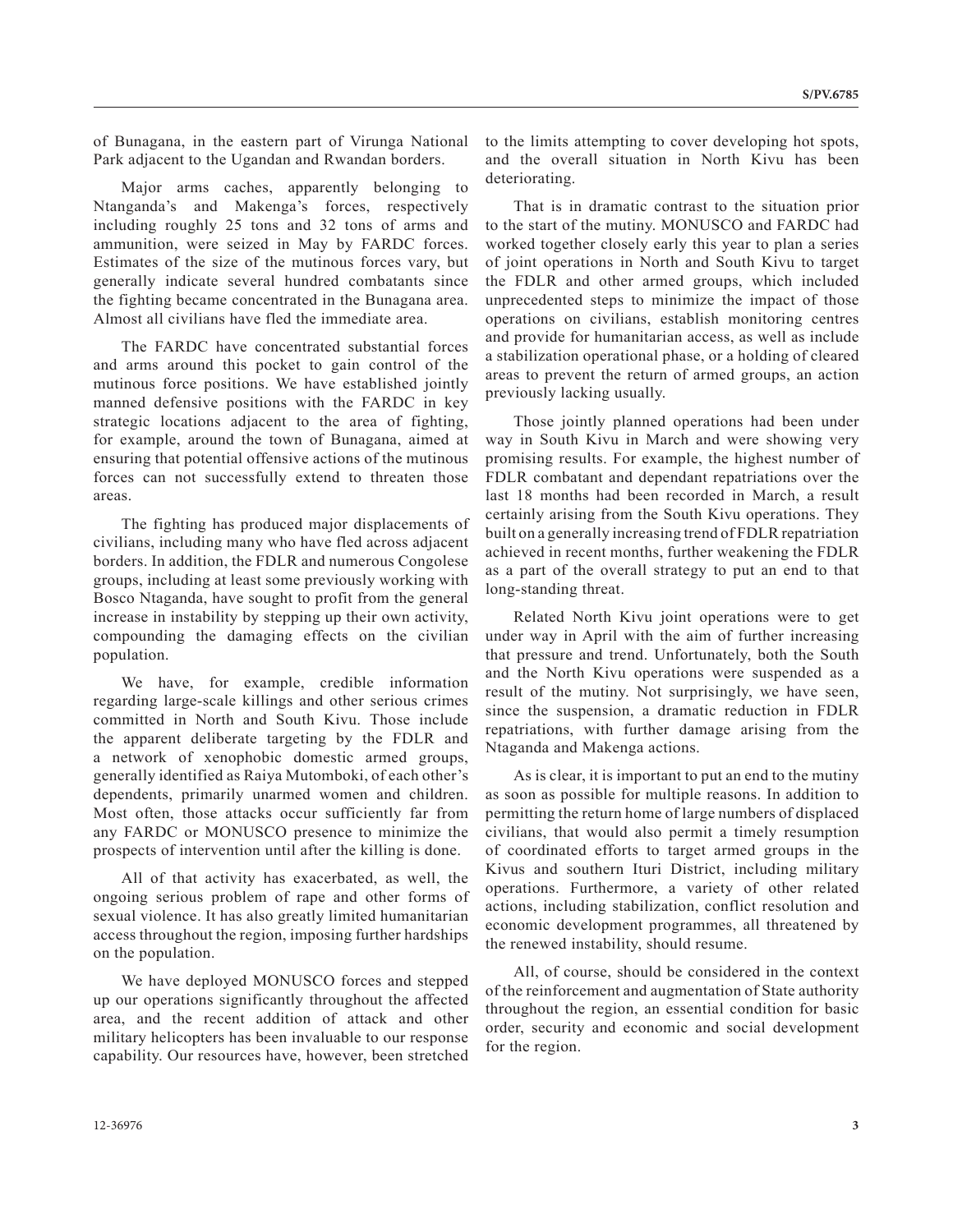Prime Minister Augustin Matata Ponyo Mapon has underscored to me his concern about the threat that the mutiny and its pernicious effects pose to his agenda of economic reform and development, as well as the obvious direct terrible effects on the civilian population. I am encouraged by the important senior-level delegation that the Prime Minister led last week to the region accompanied by a number of senior-level ministers and other officials to see for themselves what is happening and gain a better understanding of the current situation, the serious problems being faced, and the short- and longer-term options available to deal with them.

I must also note, as members of the Council are aware, that there have been recent reports of support being provided to the mutinous forces from across the Rwandan border. Within MONUSCO, we have no means of independently confirming or verifying allegations of actions outside of the Democratic Republic of the Congo.

I will state that for obvious reasons it is very important for all actions possible to be taken to put an end to any or all external support that the mutinous forces may receive. I appeal to all Member States in the region and beyond to investigate such information as may be available to the extent possible, to make that information available to the relevant national and international bodies and to take all actions necessary to ensure that any external support is stopped.

The people of eastern Democratic Republic of the Congo have already suffered too much and for too long, and any actions that prolong violence and armed conflict in the region must stop. In that regard, I applaud the recent establishment of the Joint Intelligence Fusion Centre in Goma under the auspices of the International Conference on the Great Lakes Region (ICGLR), as well as actions by the ICGLR to monitor and control illegal regional trade in conflict minerals, and activities to promote cross-border contacts, such as the regional Governors meeting in Burundi organized by the Economic Community of the Great Lake Countries.

As a final note on security threats, I will also report that the activities of the Lord's Resistance Army (LRA) continue to represent a threat not only to northeastern Democratic Republic of the Congo, but to other countries in the region as well. The overall activity of the Lord's Resistance Army in the Democratic Republic of the Congo has shown little change in recent months, with LRA attacks tending to follow small individual unit requirements, which often include kidnapping and violent attacks in addition to the looting of target villages.

Regardless of trends, however, the brutal LRA actions continue to provoke enormous fear throughout the region where they operate. We have continued to work closely with the FARDC in proactive operations in the Democratic Republic of the Congo designed to forestall larger-scale LRA attacks, to track and respond to LRA activity through the Joint Information and Operations Centre in Dungu, and to do all that is possible to facilitate regional coordination and information-sharing, including increasing the effectiveness of targeted programmes to promote repatriation. We have supported, and will continue to support, regional initiatives promoted by the Africa Union and supported by the United Nations Office for Central Africa to address this threat and increase coordination and information-sharing among all forces in the region as much as possible.

I should also note that MONUSCO has now established a resident military presence in Bas-Uélé district, an initiative long advocated by many humanitarian agencies and shared by MONUSCO.

Much of the reporting and analysis work done most recently by the joint assessment process established in 2010 under Council resolution 1925 (2010) was performed prior to the outbreak of the mutiny in the Kivus in early April. I will state, however, that in my view the process conducted by the Congolese Government and MONUSCO provides an excellent vehicle for the analysis of overall threat conditions, provides useful mechanisms for the discussion of fast-breaking developments, such as the mutiny, and furnishes an invaluable basis for decisions regarding overall deployments and other actions.

Pursuant to the latest assessments, for example, we are now examining the need for a continued MONUSCO military presence in Equateur province, albeit already at modest levels, a legacy of the 2009 problems in that region. We are in frequent contact at multiple levels regarding a number of other issues and developments based on the joint assessment process, and I would strongly encourage the Council to continue authorization and support for that facility.

The new institutions of Government arising from the problematic 2011 national elections have, frankly, taken longer to be established than I would have hoped.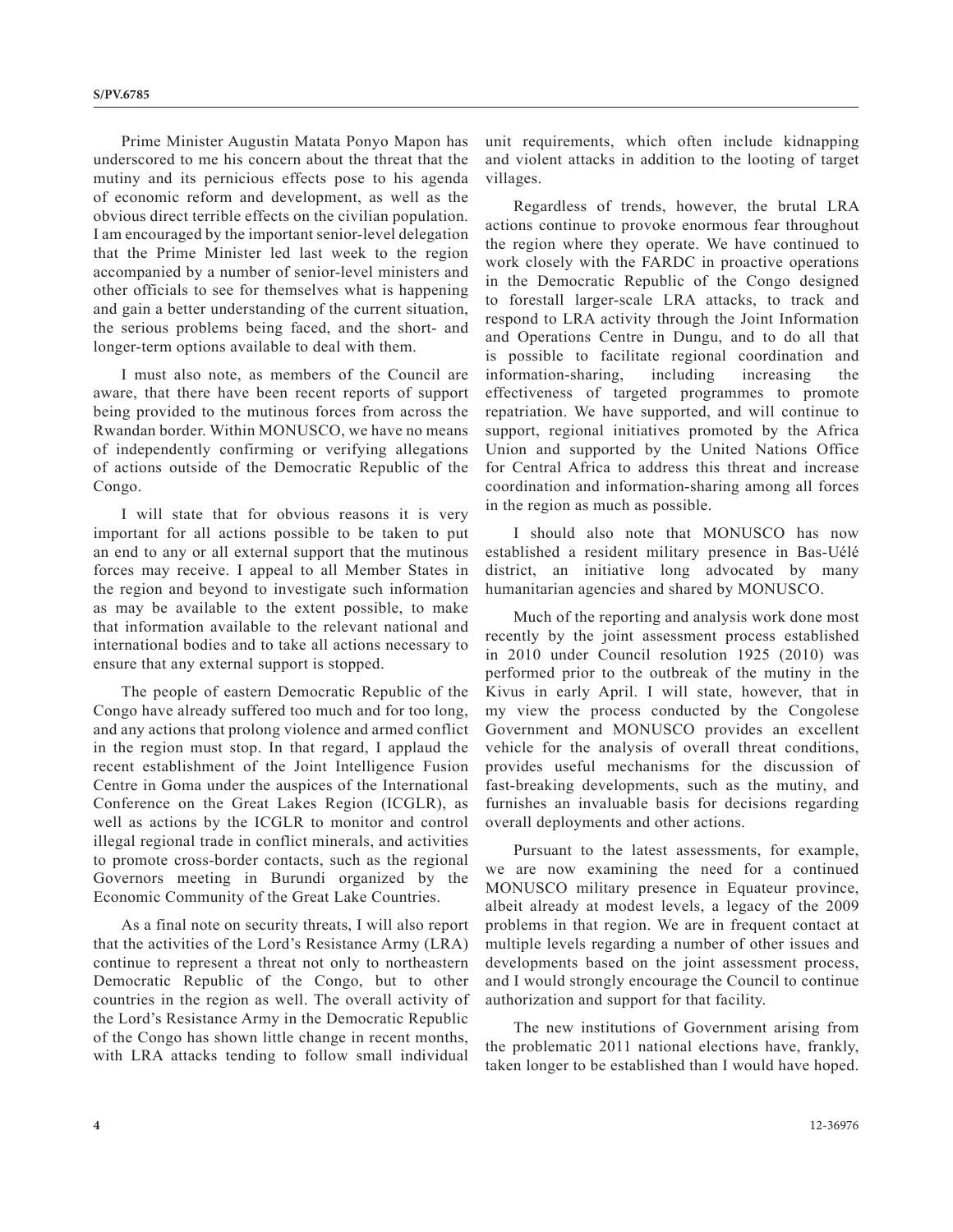Nonetheless, the new National Assembly has now put in place new internal procedures, Assembly officers and standing committees. The officers include two members of the opposition party, the Union pour la démocratie et la progrès social, including the newly elected Assembly Second Vice-President Timothée Nkisi Kombo, and all committees include opposition representation and some presiding officers. I look forward to building MONUSCO relationships with the new National Assembly to support and facilitate their work and their understanding of MONUSCO and general United Nations programme activities.

In the executive branch, the new Government, under the leadership of Prime Minister Augustin Matata Ponyo Mapon, recently assumed office and includes two members drawn from opposition parties. I, the two Deputy Special Representatives of the Secretary-General and other MONUSCO officials have had initial introductory meetings with a number of ministers. I look forward to continuing those contacts and relationships when I return to Kinshasa. I strongly believe that it is in the interests of all parties for MONUSCO to have a strong and ongoing dialogue with regard to programme implementation and constructive collaborative relationships, as well as good collaborative relationships with relevant Government agencies and officials. I am firmly committed to doing everything possible to ensure that is the case. While I have been here in New York, I am very pleased that Deputy Special Representative of the Secretary-General, Ms. Leila Zerrougui, was able to accompany Prime Minister Matata Ponyo Mapon and his delegation on last week's very important trip to the eastern part of the Democratic Republic of the Congo. I hope that trip will make an important contribution towards a continuing strong and effective partnership.

The establishment of those bodies, however, underscores the fact that there are many challenges ahead for ensuring the successful conduct of the upcoming provincial and local elections. Provincial elections are needed to elect new provincial legislative bodies, which in turn are responsible for electing national senators and provincial governors. Local elections, which were never held in the initial 2006 electoral cycle, are also very important. It is clear, however, that steps are required to ensure that the problems of the 2011 exercise are not repeated. In that regard, I anticipate that a report soon expected to be presented by the Independent National Electoral Commission to the National Assembly will provide a basis for a national discussion of the past and

future election process. That, in turn, could have an important impact on how things are to go forward to complete the election cycle.

Major donors, other partners and the United Nations have expressed concerns about the 2011 election irregularities. The Independent National Electoral Commission itself has completed a review that includes extensive recommendations for changes to be adopted for future elections. It is entirely possible that the anticipated National Assembly debate will propose other significant recommendations. All of those recommendations will likely be critical to an assessment by donors, the Council and other partners in terms of engagement with, and support for, the provincial and local elections. It is clearly of paramount importance to have conditions in place that are conducive to credible, transparent and democratic elections. For the most part, those include actions and management by the Commission to ensure effective and timely organizational preparations, adequate checks and other procedures to prevent fraud, abuses or other irregularities, and full and complete implementation plans in place, including critical compilation and verification procedures.

The Government as well will need to do everything possible to ensure free conditions for all to participate. The Conseil supérieur de l'audiovisuel et de la communication also needs strong and appropriate actions to facilitate full and free media access and coverage. In that regard, I salute the recent decision of Government authorities to investigate reports of serious human rights violations and other violence committed during the 2011 election process. I reiterate that we will do everything possible to facilitate and advance those investigations and associated appropriate judicial actions. Also, under the guidance of the Security Council, we will actively assess progress towards the organization of provincial and local elections to determine the appropriate and needed levels of support to achieve free and fair, credible elections. I know that major donors are also conducting their own similar assessments to determine potential future financial support. Obviously, I very much hope that the process can move forward in a timely and productive manner to achieve free and democratic elections at the earliest time practical, as such elections are clearly important for the Congolese people, for the continued consolidation of a democratic process as well as for further progress towards the achievement of the decentralization goals that the Congolese people have set for themselves.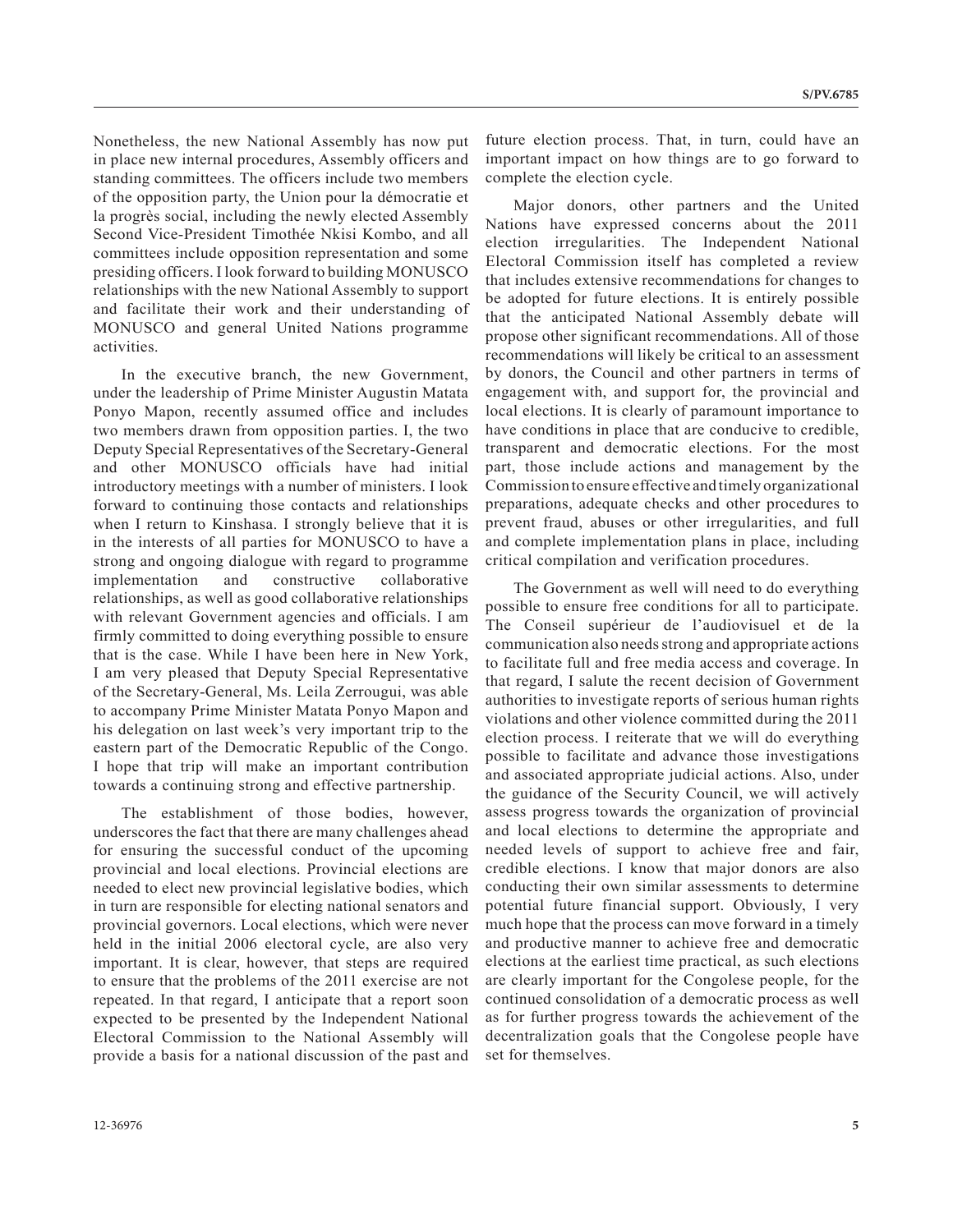The security situation in the eastern part of the Democratic Republic of the Congo is sobering, especially in North Kivu province. It is important not to forget, however, the very important and considerable progress that has been achieved in a broad variety of areas since the transition marking the formal end of war, in particular in recent years. Clearly, it is of vital importance to recover from the security setbacks in the Kivus as soon as possible. It is also important, however, to move forward on a broader agenda aimed at addressing the key underlying causes of conflict in the eastern of the country and at ensuring much needed durable security and development throughout the country.

The stabilization and general development agenda in eastern Congo has accomplished much under the general framework of the Stabilization and Reconstruction Plan for Eastern Democratic Republic of the Congo and the International Security and Stabilization Support programmes. Many roads have been opened, and court facilities, police stations and other facilities have been built. But it is also important to ensure that personnel are deployed to work in those facilities, to identify and solve problems, and generally to extend and strengthen the reach of State authority and institutions.

In my view, more focus needs to be placed on how fundamental land disputes and other issues underlying inter-community tensions can be resolved. As we move into a new phase of the Stabilization and Reconstruction Plan and, it is to be hoped, establish a parallel framework for efforts in other parts of the country under the prospective peace consolidation programme, it is right and proper that all parties review and revise as appropriate the priorities, operations and programmes being implemented. That process is already under way, and its importance is obviously complemented by the establishment of a new national Government. I look forward to the results of those reviews and to seeing how we in MONUSCO and the United Nations agencies may be more effective in realizing the mutually set goals for those programmes.

I also look forward to working with the members of the new Government to look at how security sector issues can be most effectively addressed, and institutions strengthened as well. I am pleased with results from police training and related programmes, which I believe have been effective in helping expand the capacity of the Congolese National Police. In that regard, I would again appeal to all donors for additional resources that would permit us to expand and augment those programmes. Likewise, I am optimistic that the United Nations and donors can do even more to support Government programmes and priorities to build on the very encouraging progress already achieved in civilian and military justice systems.

In the military area, I look forward to viewing anew with the new Government how we can even more effectively utilize our operational partnership to end security threats by armed groups as quickly as possible and to explore options for doing more to bolster and support FARDC capabilities. In that regard, I would reiterate calls on all partners to review what resources may be available to support Congolese military training, professionalism and reform programmes.

Those are not small challenges. I am convinced, however, that beyond the current turmoil we see in the present security situation, there exist major opportunities and prospects for significant progress in all of those areas. I can assure the Council that I, MONUSCO and the United Nations agencies, constituting the United Nations country team presence in the Democratic Republic of the Congo, are committed to doing everything possible towards those ends in the most effective and timely way possible.

### (*spoke in French*)

Finally, I again wish to convey my sincere gratitude to the members of the Security Council and to the international community for the support that has been given to the Mission and the implementation of its mandate. The Mission and the Congolese people, which still need that support, have benefited considerably, in particular in the context of the recent worrying events that took place in the Kivus. Without that support, it would not be possible to consolidate the significant progress that has been made in recent years on the route to lasting peace and stability in the Democratic Republic of the Congo.

I therefore count on that sustained support as well as on the support of MONUSCO personnel and of the United Nations agencies, upon which I rely greatly and whose commitment and constant efforts merit due recognition.

#### (*spoke in English*)

I give my thanks to them, as well as to the Security Council for its support.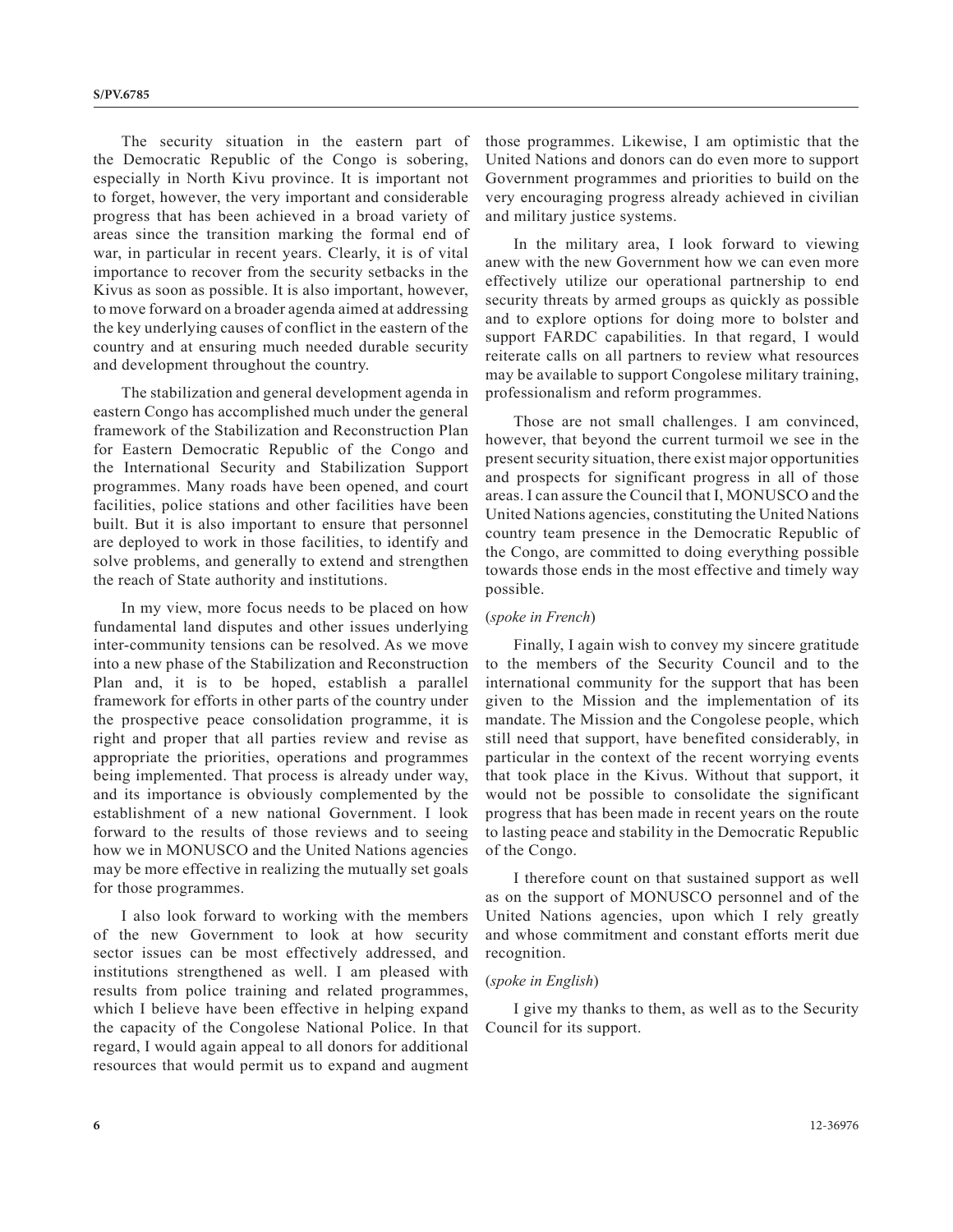**The President** (*spoke in Chinese*): I thank Mr. Meece for his briefing.

I now give the floor to the representative of the Democratic Republic of the Congo.

**Mr. Mukongo Ngay** (Democratic Republic of the Congo) (*spoke in French*): I would like first of all to congratulate you, Mr. President, on your assumption of the presidency of the Security Council for the month of June and to say how honoured we are to see China, a friendly country, steering the Council's deliberations today. I would like to assure you, Sir, of my delegation's support for the success of your very noble task, and to thank you for having given me the opportunity to address the Council at this meeting on the mandate of the United Nations Organization Stabilization Mission in the Democratic Republic of the Congo (MONUSCO), an issue of vital importance to my country, the Democratic Republic of the Congo. I would also like to take this opportunity to congratulate your predecessor, Ambassador Mehdiyev of Azerbaijan, on his outstanding Security Council presidency last month.

I would particularly like to thank Secretary-General Ban Ki-moon, who has spared no effort in his quest for solutions to restore lasting peace in the Democratic Republic of the Congo since his accession to the head of the Organization. The positive efforts of MONUSCO and of his Special Representative for the Democratic Republic of the Congo, Mr. Roger Meece, whose presence here I welcome, should be underscored, in particular at this time when our own sources have established beyond doubt, as MONUSCO reported at the very beginning, that Rwandan elements, estimated at between 200 and 300 men, who continue to fight within the ranks of the rebels of Bosco Ntaganda's M-23 movement, were recruited, trained and deployed from Rwanda. That support continues since, despite the 38 tons of equipment recovered by the Forces armées de la République démocratique du Congo (FARDC), the insurgents' firepower has increased since they moved closed to the Rwandan border.

To return to the subject of my remarks this morning, my statement covers the report of the Secretary-General on the United Nations Organization Stabilization Mission in the Democratic Republic of the Congo (S/2012/355), the main points of which Mr. Meece has just outlined. My statement will focus on three key points, namely, MONUSCO's mandate, the joint assessment mechanism

and the restructuring of the Independent National Electoral Commission.

As is often the case, the conclusion of MONUSCO's mandate, which the Council is about to renew today, coincides with the resurgence of violence in the eastern Democratic Republic of the Congo as an immediate consequence of the desertion of some elements of the armed forces that came under the command of Mr. Ntaganda. He has been subject to an International Criminal Court arrest warrant since 2006. He thought that he would be able to evade it by peacefully seeking refuge within our armed forces.

However, with his arrest looming, he did not hesitate to defect and launch a mutiny against the national army in a part of the country already gravely affected by the destabilizing actions of foreign and national armed groups that are raging there. As can be expected, such conflicts have caused the massive displacement of people from the affected areas within the country and to neighbouring countries.

But what then is the rationale behind the renewal of the mandate of the United Nations Organization Stabilization Mission in the Democratic Republic of the Congo? Unwavering in his resolve to support the stabilization and peacebuilding efforts in the Democratic Republic of the Congo, when he was in Kinshasa for the fiftieth anniversary of the Democratic Republic of the Congo, in June 2010, the Secretary-General said that we must certainly continue to give priority to the protection of civilians, in particular women, who bear a disproportionate burden. The Secretary-General pledged to spare no effort in combating that very grave violation of fundamental rights.

Today, I am pleased to note that MONUSCO's mandate will be renewed in respect of the Secretary-General's vision, pursuant to the spirit and the letter of resolution 1925 (2010), of 28 May 2010. The protection of civilians displaced or threatened by clashes must continue to be at the heart of the Council's concerns. That is one of the main reasons behind the reconfiguration of the United Nations Organization Mission in the Democratic Republic of the Congo into the United Nations Organization Stabilization Mission in the Democratic Republic of the Congo. At the time, the Council emphasized that the protection of civilians should be the priority in deciding on the usage of available capacities and resources. It authorized MONUSCO to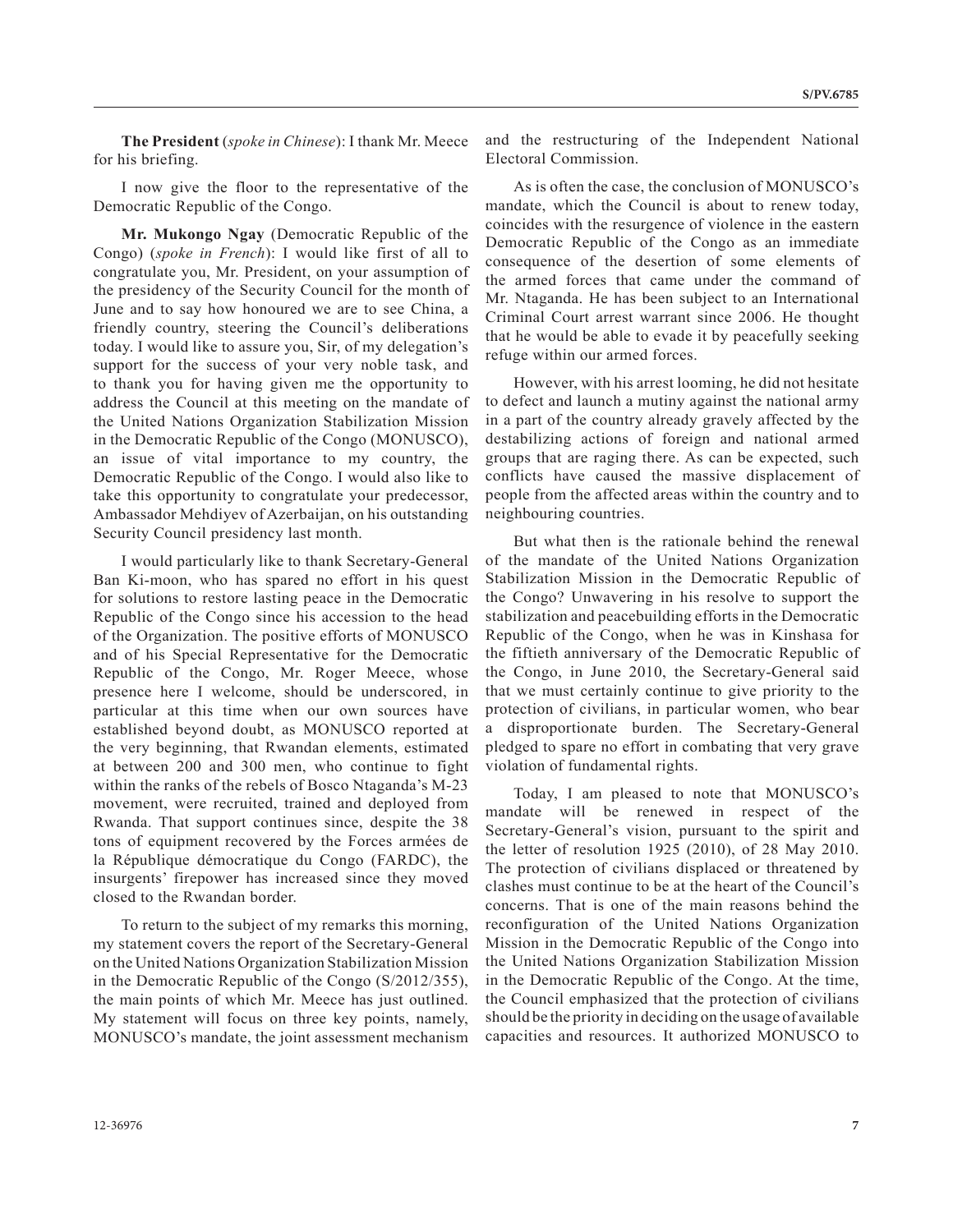use all necessary means to fulfil its protection mandate, which includes the effective protection of civilians.

Likewise, the idea of refocusing MONUSCO's action on the Kivus, where foreign and national armed groups rage, must underpin any extension of the mandate of that United Nations Mission. That is our understanding of the MONUSCO mandate that the Council will renew, and the justification of the importance of the United Nations Mission to the Congolese populations in the affected areas, whether they be in Rutshuru-Lubero, Walikale-Masisi or Kitchanga in North Kivu, or in Bunyakiri-Hombo in South Kivu.

In paragraph 86 of the report, the Secretary-General rightly commends the close cooperation and enhanced dialogue between the United Nations and the Democratic Republic of the Congo authorities. We also commend it. However, for the Government, whose position has remained unchanged since MONUSCO's establishment, the work of the joint assessment team, established pursuant to paragraph 7 of resolution 1925 (2010), must take priority in renewing MONUSCO's mandate. Indeed, the resolution gave the Government of the Democratic Republic of the Congo and MONUSCO three major goals, with concrete results to be achieved for each.

With regard to the findings of the joint assessments on the military operations and to reducing the threat posed by armed groups, the fact remains that the operations led by the FARDC, with MONUSCO's support, have drastically reduced the operational capacities of the armed groups, even though, owing to their number, their criminal activities are still a threat to the population's security in some of the country's remote areas.

Progress in reducing the threat against the population's security and in improving the conditions for the Government's handling of that security has been noted. With regard to the resources of the Democratic Republic of the Congo's Government to effectively protect the population and to increasingly take on MONUSCO's security functions, work to provide the Democratic Republic of the Congo with effective security forces is under way and will continue.

Reports of the FARDC's reorganization, with actions to identify and to manage troops, equipment and training through the reopening of academies, schools or training centres, the reorganization of forces into regiments, the relaunching of officer training and the retraining of existing troops, are encouraging. Now is the time to

ask MONUSCO to resume joint FARDC-MONUSCO operations against national or foreign armed groups.

In terms of performance, from 2008 to 2012, cooperation between MONUSCO and the FARDC has proved productive. To take but one example, the Lord's Resistance Army, which raged in Orientale province, has gone from 1,200 troops in 2008 to almost zero today. The roads from Dungu to Doruma, from Faradje to Watsa and from Dungu to Bangadi, once closed to all traffic, have now been reopened.

Things have certainly changed since the insurgents who deserted the ranks of the Congolese army at the start of April turned their weapons against the regular army. Everything leads us to believe, however, that, in terms of balance of forces on the ground, the serious upheavals created by the mutiny could be totally brought under control, provided that the proven involvement in and support for the mutiny on the part of neighbouring countries ceases. Already, we should note that, from Goma to the foothills of Masisi, the Congolese army has taken up positions and calm has returned, and the rebels who crossed the national park have now moved back to the border.

Be that as it may, the Government is determined to put a military end to the war in the territories occupied by the armed groups, whether Congolese and foreign, as stated by the Prime Minister and head of Government, Mr. Augustin Matata Ponyo Mapon, upon his arrival in Bunagana, North Kivu, at the head of a major Government delegation on Thursday, 7 June.

With regard to the Congolese National Police, we would note the training of the border police, the deployment of police units emanating from armed groups, the retraining of police forces by MONUSCO, and the promulgation a year ago of the organic law on the organization and functioning of the National Police.

With regard to improving the rule of law throughout the country through the establishment of civil administration, the guarantor of the rule of law, which is our third goal, we note that the legitimate authorities of the Democratic Republic of the Congo control virtually all of the territory that was once under the control of armed groups. Today, the Congolese National Police is present virtually throughout all of the liberated territories.

The judicial apparatus is increasingly present and is becoming increasingly functional. New civil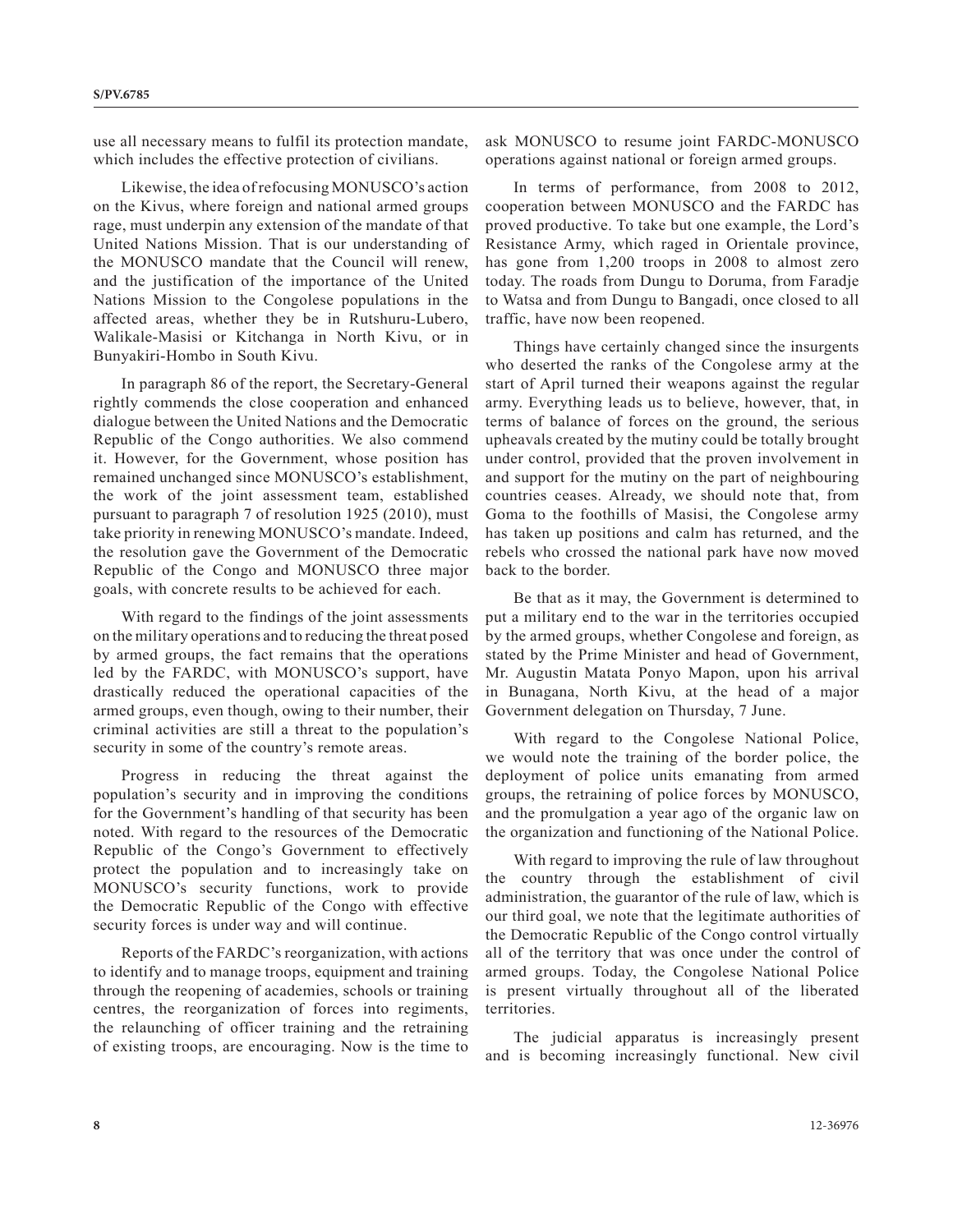prosecutors have been recruited, trained and deployed in sensitive areas. Moreover, in provinces where there have been atrocities, mobile military and civilian courts have been brought in, with the support of MONUSCO, to resolve the problem of poor access to courts and tribunals in places where violations have taken place. In that respect, I should like to refer to paragraph 46 of the Secretary-General's report.

The struggle against impunity continues without leniency. Charges have been brought against members of armed groups, the National Police and the FARDC, and even against corrupt magistrates and economic operators, for serious violations of human rights, which have often resulted in long prison terms, even life imprisonment. In that respect, the Government supports the process of establishing prosecution support cells that MONUSCO launched to help the victims of sexual violence in the Democratic Republic of the Congo.

In conclusion, there is a need for us to take strategic decisions that, inter alia, allow the Government to ensure security, good governance, the consolidation of the rule of law and the economic development of the country. To do that, we are duty-bound to work together to define parameters that will allow us to draw a timetable for the disengagement of United Nations troops while the training of the Congolese army continues. More specifically, it is a matter of working on a road map devoted to an effective and tested transition from a peacekeeping operation to a peacebuilding operation, an operation for supporting the stability of the country.

On a different tack, as a stabilization mandate, MONUSCO's mandate requires a transition to economic recovery after a number of years of instability. The Democratic Republic of the Congo already has a stabilization and reconstruction plan for areas emerging from armed conflict and an International Security and Stabilization Support Strategy for the province of North Kivu that extends to cover the districts of Haut-Uélé and Bas-Uélé in Orientale province, the province of Maniema, the district of North Tanganyika to Katanga, as well as the districts of Sud-Ubangui and Equateur in Equateur province.

It is therefore natural, when considering the economic recovery and social rehabilitation and integration components of the stabilization and reconstruction programmes, to think of the need to reassess them and adapt them to the realities of the time. The regions of the north and west, while having been free of conflict, are

east of the country. We hope that the implementation of the stabilization and reconstruction programme and the programme drafted by the United Nations country team aimed at consolidating and developing the Democratic Republic of the Congo should take into account that dimension of the matter. I now come to the restructuring of the Independent

National Electoral Commission, one of the most controversial subjects, both within and outside the Democratic Republic of the Congo. In paragraphs 76 and 77 of his report, the Secretary-General stresses the need to restore the credibility of the Commission. I would like to reassure everyone here that the Government fully shares that concern and is about to review the Commission. Within the Commission itself, a process of self-criticism has also begun.

facing the repercussions of instability in the north and

To give greater credibility to the next elections, the Commission has adopted a series of measures, including intensifying consultations with its various partners; drafting timetables that take into account the technical and operational demands; conducting advocacy with the State and all partners for the reallocation of revenues to new expenditures dictated by operational needs; defining a vision and intensifying its consultations with stakeholders, such as media, political parties and other partners in the process; stabilizing the electoral register and making it more reliable by including those who have been omitted; reopening dialogue with the political class on the subject of the electoral register; and strengthening the criteria for recruiting and training electoral agents, and more specifically those working in polling stations and in local centres for the compilation of results.

It is under that new impetus that the Commission published on 6 June the timetable for provincial, senatorial and gubernatorial elections. According to the timetable, three dates have been set aside for the holding of the various elections, which will conclude the electoral process that began on 28 November 2011 with the presidential and legislative elections. The date of 25 February 2013 has been designated for provincial elections, 5 June 2013 for senatorial elections, and 22 June 2013 for elections for governors and vice-governors of provinces.

In conclusion, I would like to reiterate my Government's willingness to continue its partnership with MONUSCO with regard to military operations